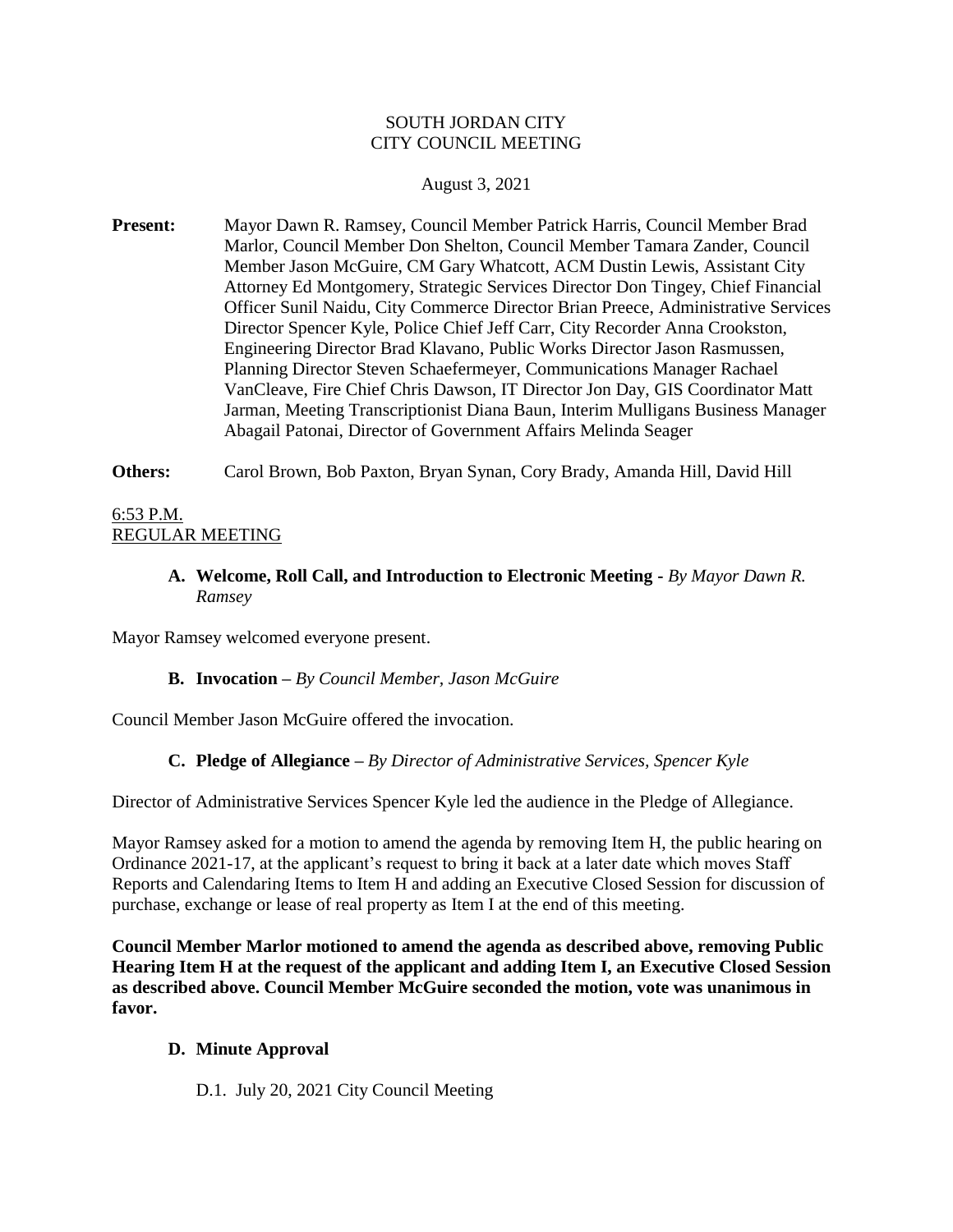**Council Member Marlor made a motion to approve the July 20, 2021 City Council meeting minutes as printed. Council Member Zander seconded the motion, the vote was unanimous in favor.**

#### **E. Mayor and Council Reports**

Council Member Jason McGuire had nothing to report.

Council Member Tamara Zander reported a few of them got to attend the police compensation meeting on Wednesday at the Public Safety Building and it was the first time she had ever been in the room with practically our entire police force, it was a privilege for her as she also had her 20 year old daughter sitting next to her; she told her to let this impress and impact her life forever. Her daughter has had further conversations with other millennials about what she saw and how she felt about the meeting and she thinks that's how we change the course of what's going on in our communities. We can help people realize the reality of what's going on with our police force. She took pictures and had pictures shared with her thanks to Communications Manager Rachael Van Cleave and Police Administrative Assistant Jeanene Clark. She shared some of those pictures on social media and all the comments were good except for one, and she engaged with that person and explained how we can't judge an entire group of people by the actions of one or two people; we can't do that with teachers, lawyers, planning commission members or city council members as it's not fair. She has taken it as an opportunity to advocate for the police department and for the good officers we have. As we finished that meeting which she felt was a great privilege, she asked Deputy Chief Jason Knight to hear some feedback about how things went and how it was received. She read an email from Deputy Chief Knight regarding that night, he said "Mrs. Zander, you asked me to share with you what I hear about the presentation today so I thought I'd share this tidbit. All smiles and happy people, which you would expect. A few speechless folks that are still wrapping their heads around it because it is so unprecedented. A very young police officer who came to us from the department of corrections, a very underpaid agency, called and told his young wife and mother of their brand new baby. The young lady, the mother, drove down to the police department that day to see the changes for herself in the police compensation plan and the two of them celebrated in the parking lot in a jubilant fashion." She loved that, which just warms her heart. These are good people and they are doing a critical role in our society and she will always be supportive of public safety. She is thankful for the opportunity to be there because it changed her, and she will continue to be a strong advocate for good officers in our city and elsewhere. She added that this coming Friday and Saturday there is an activity going on in Daybreak called the FizzFest, in SoDa Row. It is an art related event and they just opened their new office in that area with about 6,000 square feet. The Live Daybreak Group came to her, the Zander Real Estate Team, and asked if they would host the art exhibit. This Friday and Saturday from 6:00-10:00 pm they will have about 43 different local artists displayed in their office in SoDa Row. She is excited to be in her new space and they just moved to double the office space for the Zander Real Estate Brokerage, they are having their Grand Opening August 28, everyone is invited for a ribbon cutting by the Chamber of Commerce. She is grateful to be a business owner in the city.

Council Member Brad Marlor also attended the public safety compensation meeting and was impressed with the great bunch of men and women that were there. It was a great day for South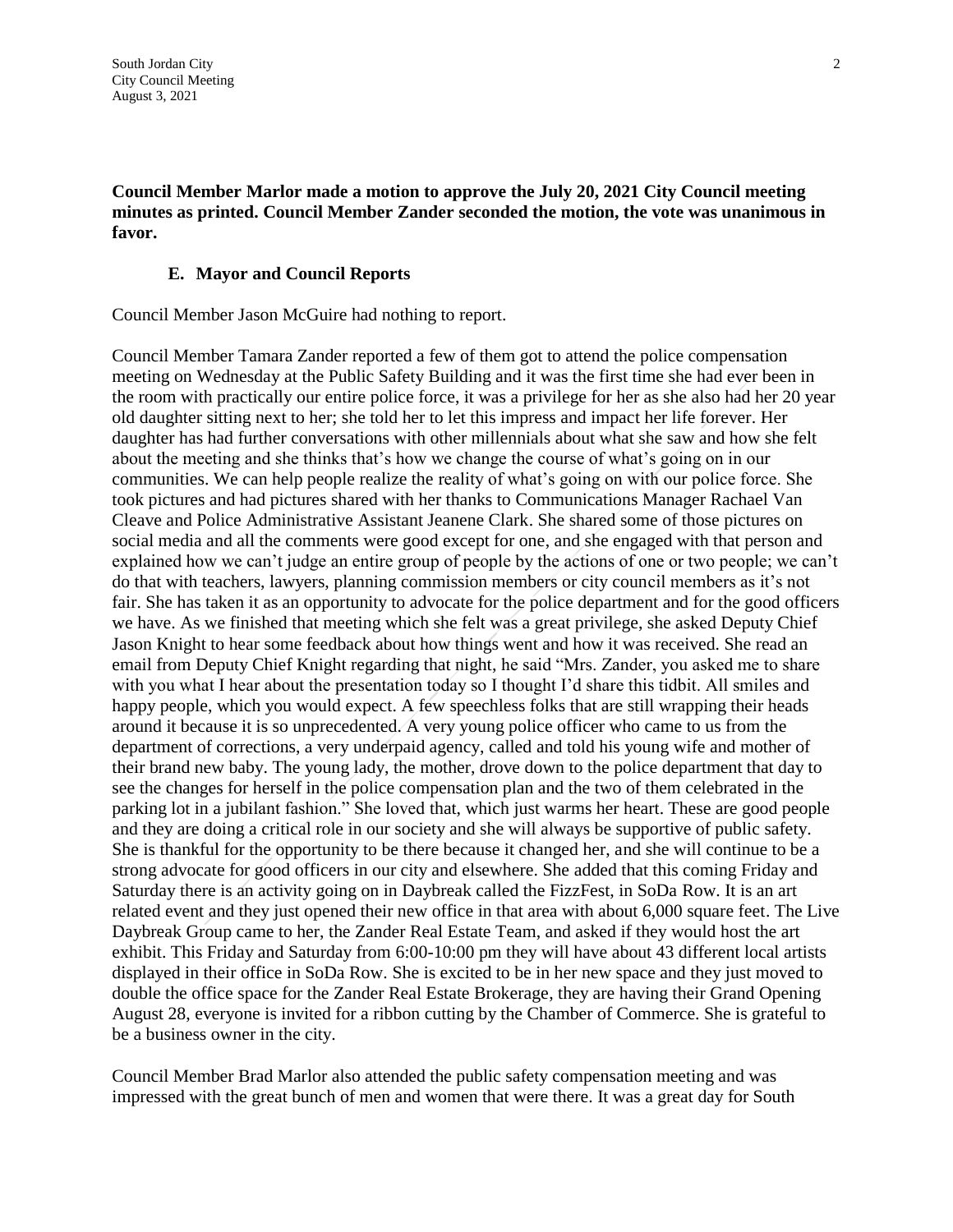Jordan, not just for the police and public safety employees. These employees will be continuing to serve here in the city, rather than going somewhere else to get better pay and he is very grateful for that. He has still not had an Architectural Review Committee Meeting, it has been almost a year.

Council Member Patrick Harris also attended the police compensation meeting and it was a pleasure to be in a room with all the officers of our city, they do a fantastic job. It was a privilege to make sure we are paying a fair wage compared to what other cities are paying and making sure our officers that serve us so well are being treated properly. He did not mention in the last meeting that his kids participated in the SoJo Glow Race Series and he thought the city staff and volunteers did a fantastic job. When all the kids lined up there they did a great job getting it all organized and speaking at their level, making it a fun activity afterwards as well. In his opinion, if his kids leave with a smile on their faces and they are talking about it, it was a success.

Council Member Don Shelton had the opportunity to attend the July 24 celebration at Glenmoor Golf course where it was a lot of fun. The mayor came and kicked off the fireworks and he thought it was really nice. He appreciated the firemen that were out there to make sure that it was all safe and appropriately done. He was out of town all last week and missed the police compensation meeting, but he is very supportive of what is being done there.

Mayor Dawn Ramsey said the Pioneer Day Event was a highlight for her, it was great to be there and there were a lot of people there to celebrate our beautiful state. She had lunch with the Chairman of the Board with UTA and he wanted to know what concerns South Jordan has, what they can address, and shared with her some very good news. He said they are going to continue with the micro transit project that has been a very successful pilot project; people are using it and it has been a good method for providing transit in our city that is different. It is on demand transit and instead of calling it VIA, which is still the company that is going to be providing the service, they are going to call it UTA On Demand Service. They are also going to be extending their hours and they are mindful of our needs as we grow. She stood with the governor and lieutenant governor at the press conference about the drought last week at the Jordan Valley Water Conservation District. She was invited to attend because she is a trustee of the water district and she wasn't scheduled to speak but the lieutenant governor asked her to come up and stand with her. They had the chance to stand with the governor and she was very proud to represent not just the water district, but our city specifically who was named in the press conference as one of the four cities who have adopted new water wise and water conservation ordinances for new development going forward. She wants to acknowledge our council and staff who have worked very hard to make that happen and again give a shout out to the great work taking place here. The mayor of St. George traveled up to speak, she represented Southern Utah, and as they talked she was aware that our water conservation program is comparable to St. George and theirs is the most robust really in the state. She hopes this is something other communities will follow. The mayor of St. George was leaving to have a meeting with their council of government down in Southern Utah and Washington County and they were getting together to have this discussion because St. George alone can't do it. After hearing that, Mayor Ramsey has decided this is something she is going to put on some agendas with the other cities and have continued conversations about what they can all do together. She recorded a podcast with a brilliant young man who is from South Jordan. All of his family lives here and his grandfather has the longest running continuous business license in the city. He has a podcast called Millenial in the Middle and he does a great job, they were able to talk about the city and some of the great work taking place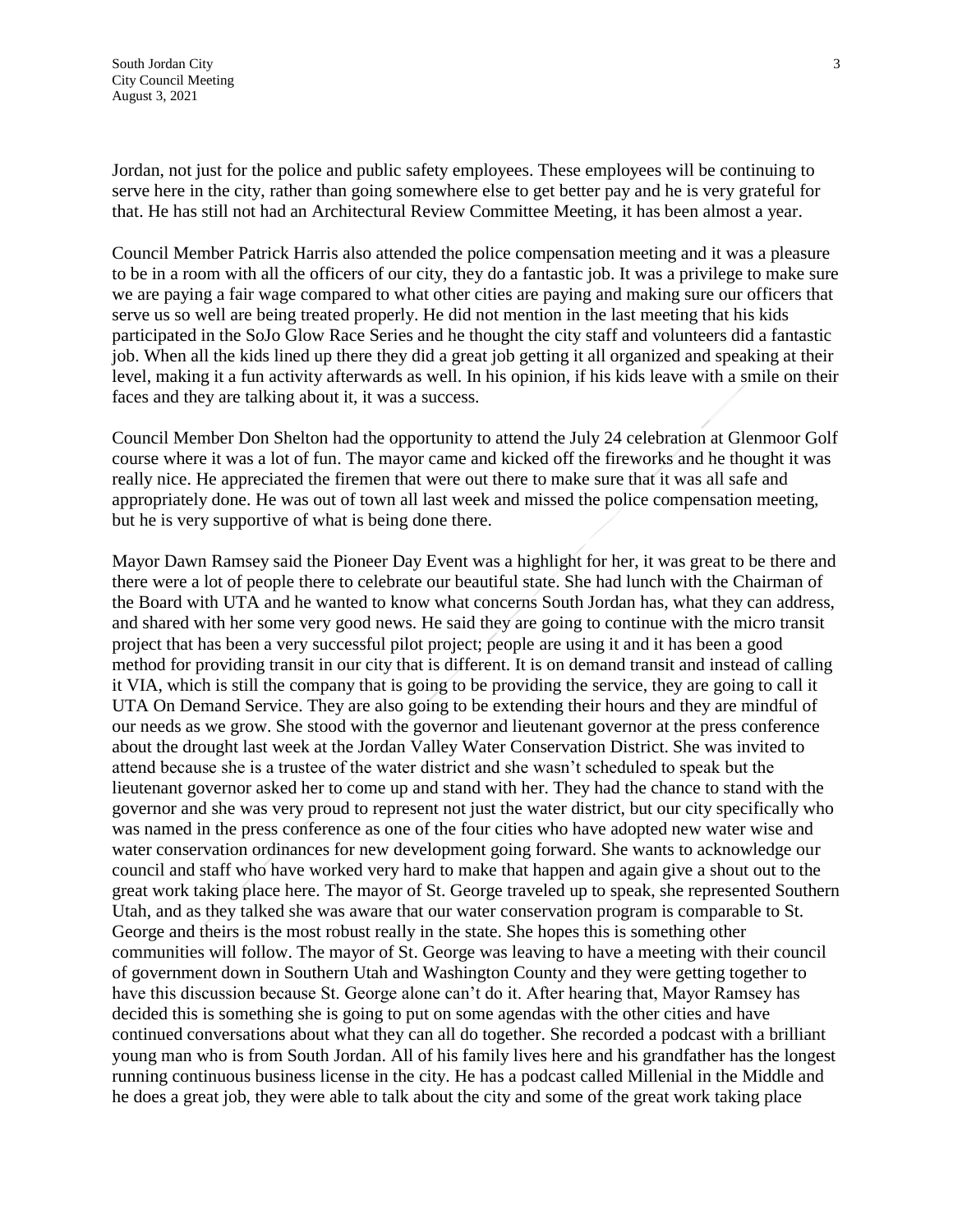here. She met with the League of Cities and Towns, they are working really hard and have put together a group called Officers Plus to work on some of the things that they know they will be discussing during the legislative session and some of the things they will be working on. They have a really strong presence at the Legislative Priority Committee of the League of Cities and Towns from South Jordan and there is going to be a lot of time expended in that area; there will probably be a lot of updates about that. It is a great opportunity to work with our legislators and make sure that they are aware of the needs and responsibilities in local government as sometimes it's easy for those who don't serve in this arena to forget that local government exists for public safety and zoning, to be able to develop and plan our communities the way we as residents of this community want. The Economic Opportunities Commission is really under way with the state; they have been meeting and they will have lots of meetings about that and she will be bringing back updates. She had the chance to visit with Wasatch Front Regional Council and to talk about some of the transportation needs as our city continues to grow in regards to the big picture transportation plan for the region. People are aware, those who make decisions and help fund know we are growing.

#### **F. Public Comment:**

**Cory Brady (Resident)** has lived in South Jordan for about 30 years. He thanked the council for the work they've done, as well as our public safety officers. The second stop sign headed east from 1300 West is right in front of his house, as well as a sidewalk which effectively took all parking from his frontage and he is happy to deal with that. He wants to say nothing but the very best for our officers here in South Jordan. Over the last 30 years he has had different opportunities for them both to provide security at his home and his neighbors' and they have always had a quick response, he wants to thank them for that. He is here because of a public hearing notice that he is concerned about, it has been impossible for him to find any information on it. This is regarding the public utilities easement vacation that has been requested by applicant Josh Guerra. There is a sewer easement that runs right next to his property, he has easements on three sides of his property and he knows the property in question has had five lots proposed on it. He understands the new owner not wanting to have that cut up so they can build how they want. He asked the council if they could get a little more information; a sign was posted on the sidewalk, blew over promptly and he hasn't been able to navigate the site very well to get specific information on the item. His concerns are in vacating anything on a preplanned situation, this individual purchased the property knowing the easements were there. He is representing two other neighbors who are out of town and have adjacent properties. Where there are already existing easements for those who have been there a really long time, being asked to vacate an additional easement puts additional burden on those around them. He asks that the council take a look as first in time and first in line on water rights as it is something that makes long term residents feel pushed aside for new development. He wants to be considerate of the person whose property this is, they are planning for it to be one estate and that's great, but he is very concerned about how in the future that overburdens other existing right of ways.

**Bob Paxton (Resident)** wanted to thank everyone for the work they have been doing, he really appreciated the mayor's comments about water concerns as that is a big thing right now. For 2020 and 2021 we have experienced years of heat and water shortages. Many of the residents of South Jordan have large lots filled with trees, shrubs, grasses, etc. The green in our yards provides cooler temperatures, his backyard has yet to reach 100 degrees, even though we have had nearly 20 days of 100 degree heat this year; the highest they have seen in his yard is 98.6 and that's because of trees,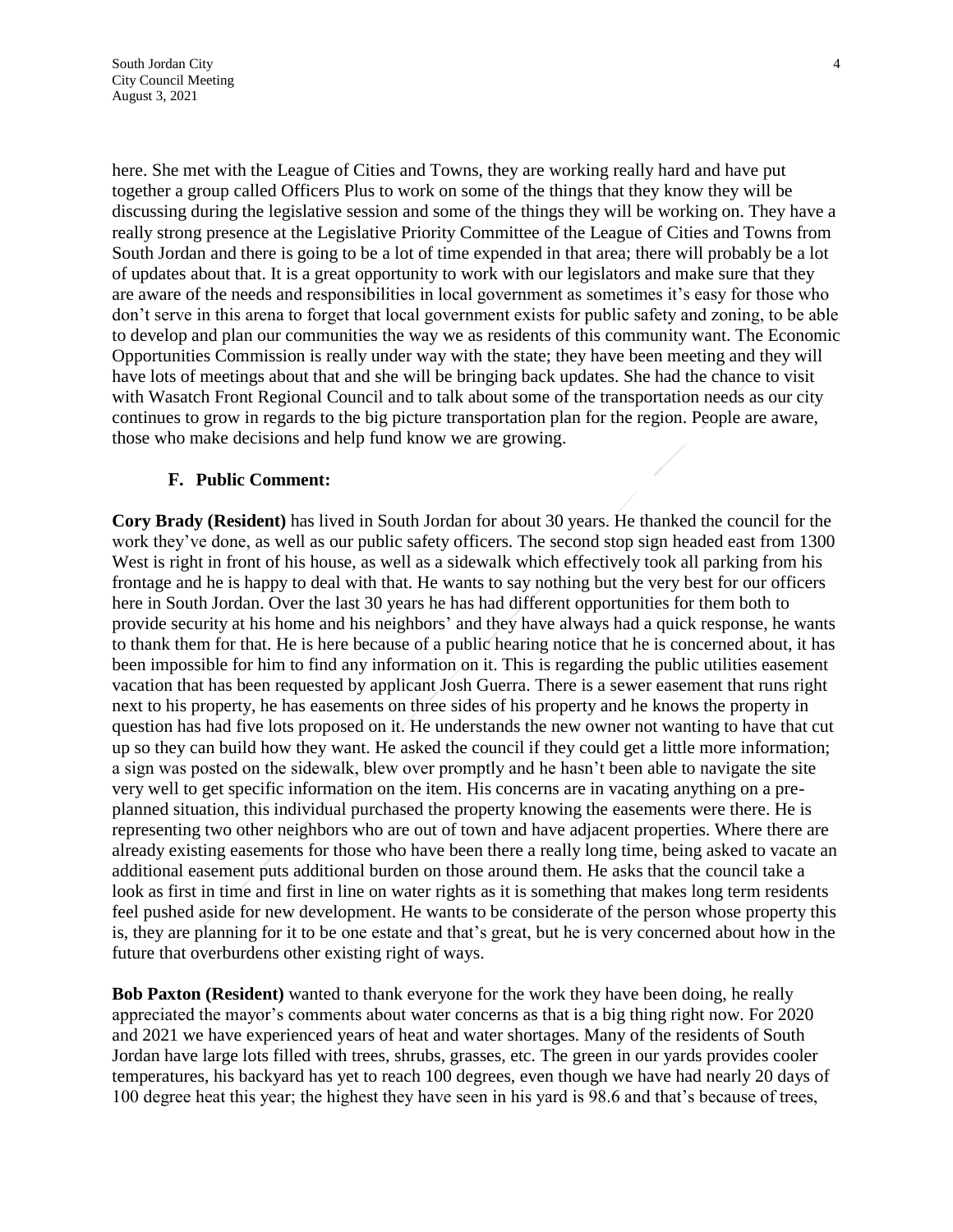shrubs, hedges and grass. It also provides air purification, oxygen, beauty and quality of life. One of his questions is whether the residents will be asked to let these investments die. Over the past 30+ years just his water bill to keep things going has been \$30,000, let alone the expense of putting everything in. He believes we have far exceeded in our county the depth of the natural resources around, which would be especially water and air quality problems. Plans and past zoning he believes addressed the limited supply of water, but in the county these plans have been altered and changed so that we no longer represent the true plans for the true amount of water which we have had. He follows Alta Ski Area as he has skied there for 50 years and they in fact had 87% of the 40 year average this year, and that 40 year average has dropped for the last 10 years by 90 inches; Alta exceeded our 10 year average, but when you look at the statistics the water is diminishing with the population skyrocketing. He asked what our city, county and state are doing and planning to deal with this huge population surge that we are experiencing; will there be any moratoriums, will we work with surrounding states to try to come up with water from the Columbia River or some other place. Will we work with California, Nevada and Arizona as we have a definite problem with growth in the west. We the public don't know what the plans really are. When he moved into his subdivision 30 years ago they had irrigation rights and the city did not connect them, they refused to do that; probably because there wasn't enough money back in those days. Are there any plans in the future to connect some of these older subdivisions with irrigation water so they might lower their bill and enjoy their yards and water.

Mayor Ramsey closed the public comment part of the meeting. She mentioned that the governor asked cities to install secondary water meters and this is something South Jordan has been doing, the state is appropriating a lot of money to do this as there is data that proves simply installing secondary meters lowers the usage and saves a lot of water. Similar to our "Flip the Strip" program we have here that we administer ourselves, the governor would like to find a mechanism for the state to be able to do similar things like buying people's sod and helping put in more water wise plants.

**G. Action Item:** Resolution R2021-27, Authorizing the Mayor to sign Interlocal Agreement with South Valley Sewer District to lease a building for the City's Water Reuse Pilot Project. *(By Director of Public Works, Jason Rasmussen)*

Director of Public Works Jason Rasmussen said this agreement allows the South Valley Sewer District to let us use space inside their building to install water purification equipment as our pilot test project. This agreement sets terms and conditions that the sewer district is comfortable with, that we are comfortable with, and will allow us to access the site when we need to which may be during regular or "off" hours. There will be some work required, as discussed during the study session; when we are done there in about five years we will remove some things and restore the room to where it was and there will be a small cost to do that.

Mayor Ramsey asked him to speak to how long he thinks it will be before we can really get up and going with this now that we have the space, this has gone on for so long with so much regulation and we are almost there.

Director Rasmussen said they have ordered all of the equipment, five different pieces of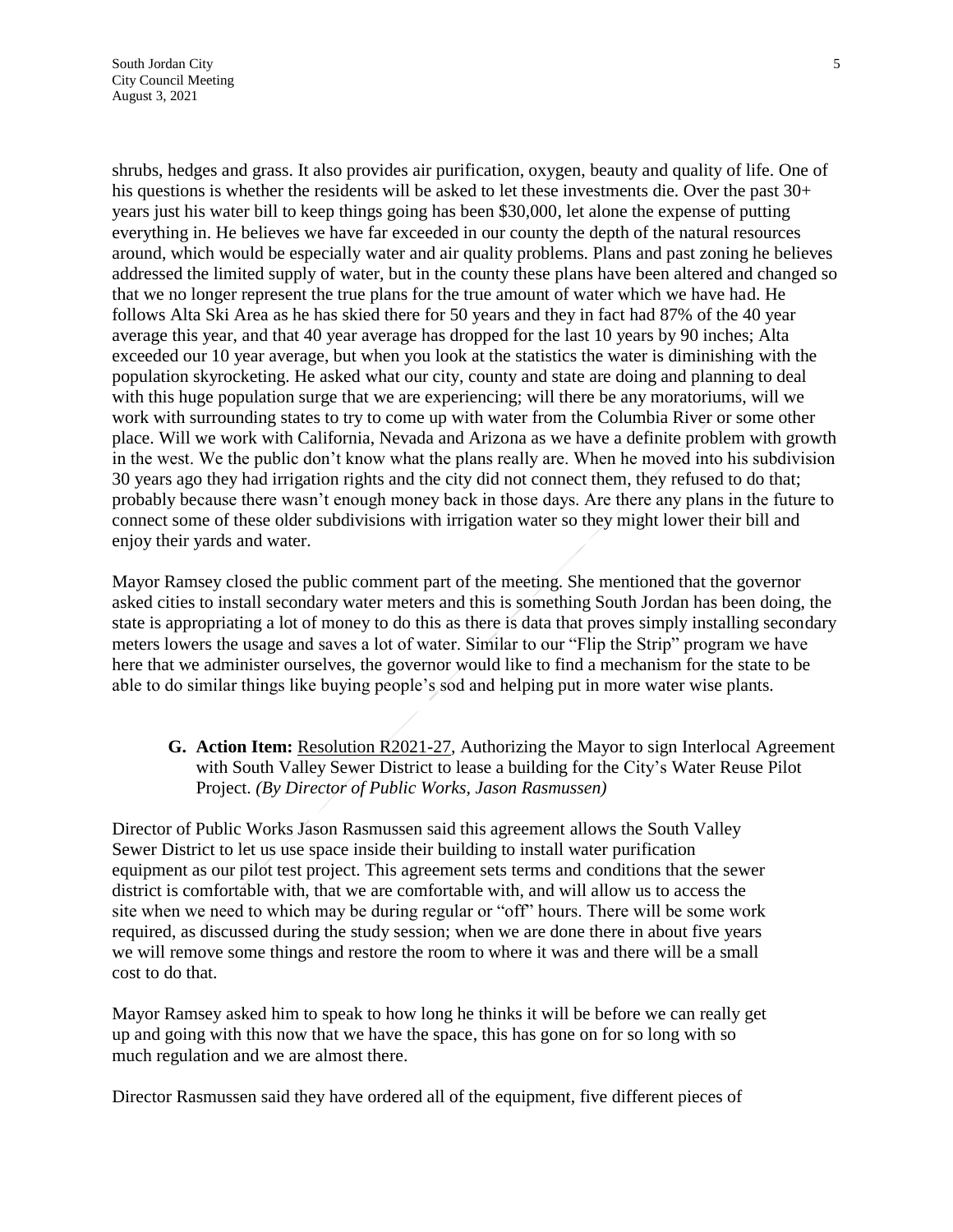treatment equipment that the water will go through to become purified and to drinking water standards; the last piece should be arriving the end of October or the first part of November. In the meantime, we will have this agreement in place (if approved) that will have the sewer district allow us to get in there and start doing all the prep work to put in these treatment skids and start purifying water. He is hoping by the end of this year it will be up and going, processing and purifying water. They would love to have everyone down there to see it in action before the end of the year.

Mayor Ramsey said maybe when it's ready they could do their own ribbon cutting. This is a big deal and something we are going to be very proud of. This is revolutionary for water reuse in the state of Utah. The intention was to try drinking it soon, but to progress the regulatory process we have agreed not to do drinking samples and reapply in a couple of years to address that again.

Director Rasmussen said they are going to treat it, test the water quality and provide that to the state. He believes after a year they will be in a place to start allowing samples.

Mayor Ramsey said the Director of Water Quality for the State of Utah said he'll be here with us, the first time we do samples and tasting he'll come and stand there with us and drink it.

Director Rasmussen said the technology is there, it's just the regulatory side of getting them comfortable.

### **Council Member Zander Motioned to approve Resolution R2021-27, Authorizing the Mayor to sign an Interlocal Agreement with South Valley Sewer District. Council Member Shelton seconded the motion, vote was unanimous in favor.**

Council Member Shelton said this has been going on for 15 or more years and City Manager Gary Whatcott has been leading that charge all along. He is grateful to him for his efforts on that.

Council Member Marlor said he remembers back in early 2000, Manager Whatcott talking about "re-using" and wondering what he was talking about. It has been a long time and it has finally come to fruition.

# **H. Staff Reports and Calendaring Items**

Manager Whatcott said Doug Brown, our Manager at Mulligan's, has left us moving on to other things. He wanted to introduce Interim Mulligan's Business Manager Abby Patonai, who was joining via Zoom. Ms. Patonai is filling in as interim while they are looking for a new manager. She has worked for the city for a number of years in Finance but she is very capable and she is doing a really good job. He is happy she was willing to step into the role for a little bit. There was a major pump failure down at Mulligan's and it caused the grass to really brown, this was not on purpose. Director Rasmussen's team stepped up to help and they got the pump rebuilt and it is now operational again. Some of the team went down and watered by hand with pumps and helped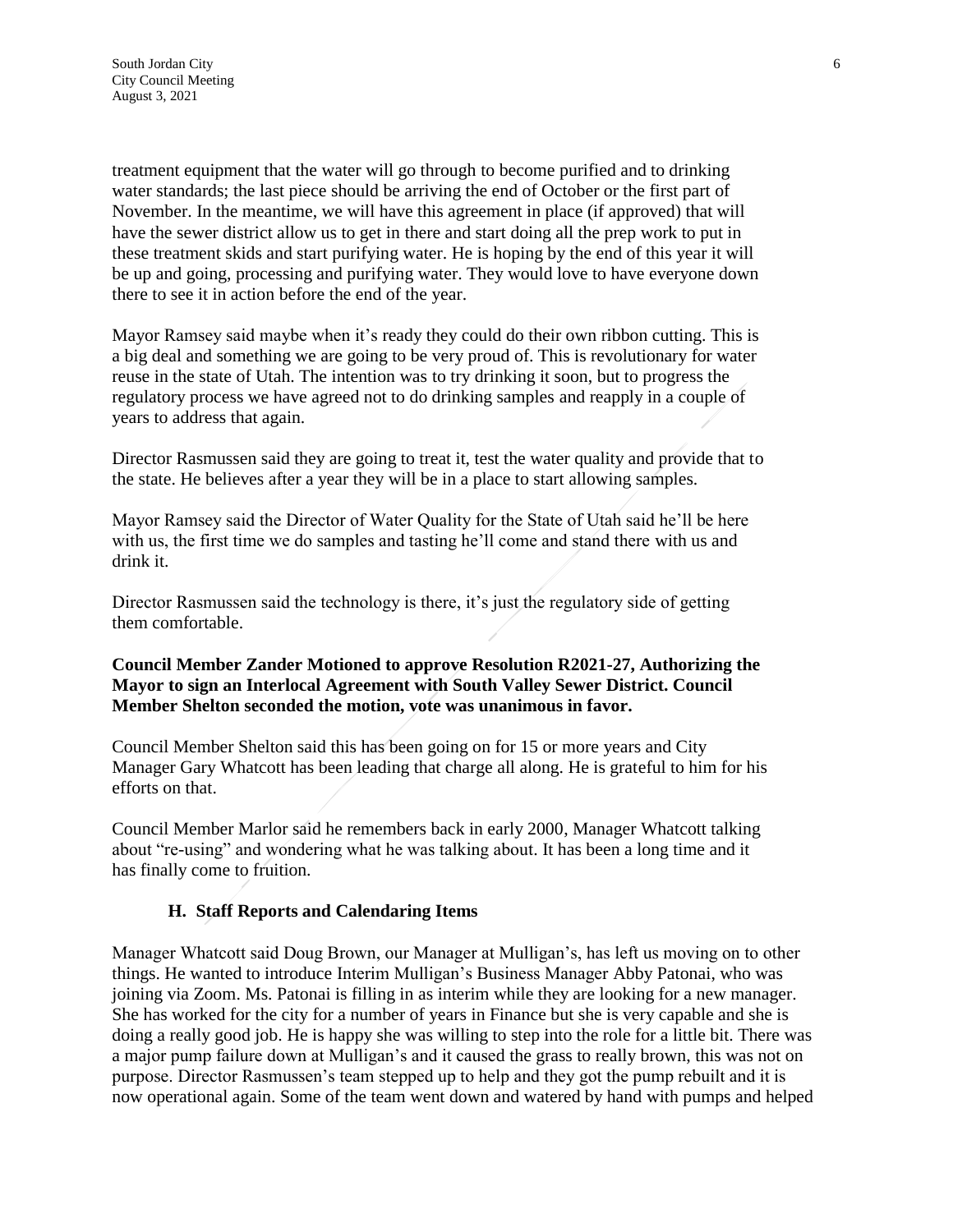restore some of the dormancy of the grass. He asked the mayor to go over the unique set up for the next City Council Meeting.

Mayor Ramsey said she confirmed that we will be starting our August 17 council meeting at 7:30 p.m. We will have our regular work meeting at 4:30 p.m., and when that concludes we will go over to the Public Safety Building to welcome Congressman Owens who is coming here to do his Town Hall. The council will have the chance to greet him and say hello to any residents who come. The mayor will then, at his request, introduce the congressman and afterwards we will come back here for our council meeting. The meeting with Congressman Owens will begin at 7:00 p.m.

Manager Whatcott said this will be announced next week on all the regular outlets that our council meeting will be at 7:30 p.m.

Mayor Ramsey reiterated that we are doing this at Congressman Owens' request.

Police Chief Jeff Carr thanked the council and mayor for being at the meeting last week, it had a huge impact on his employees to see all of them there. They communicated to them that they had the support of the entire council. He wanted to thank Herriman and Riverton for covering our calls, they were in our city covering our calls so every officer that was available could be there. As soon as the meeting started there was an armed theft in the District area with two suspects running away with knives and Riverton handled that for us. They have a great partnership with both Riverton and Herriman; Herriman covered the west side of the city, Riverton covered the east side of the city. We also do tactical operations with those two cities, we have a joint SWAT Team as well as a car team to investigate major collisions that occur in the three cities so they have some regional partnerships that they value. He wants to publicly thank both cities for their help that day. Obviously his employees are very appreciative of what happened, but since last week he is aware of two cities who have formally done similar things, West Jordan and South Salt Lake, and they have comparable plans to ours now. There are also several other cities that are in the process of talking, he got a call today from the Riverton Chief asking for more information about that. He was at a meeting yesterday with about 40 police chiefs and sheriffs who met with the governor to have a forum. The Beaver County Sheriff brought up what was happening in Salt Lake County and he had at least half a dozen chiefs come up to him after wanting information on the pay plan and things like that, which he relayed to them. He thinks it is fair to say that there seems to be a rebalancing of public safety and the pay compensation on the police side. He doesn't know exactly what to expect going forward, but he would expect in Salt Lake County everyone is going to be in that neighborhood. Everyone feels a high degree of pride in the city for what was done and how quickly we reacted to it.

Mayor Ramsey said that while they were there with all the officers, a representative of Murray called and asked about the new plan they were unveiling. As soon as she left, the mayor of Riverton called and had heard the same thing.

Chief Carr said he received several texts while the meeting was going on from chiefs who had received pictures from our officers to their officers, it didn't take long for word to spread.

Engineering Director Brad Klavano said regarding 2200 West, their storm drain master plan was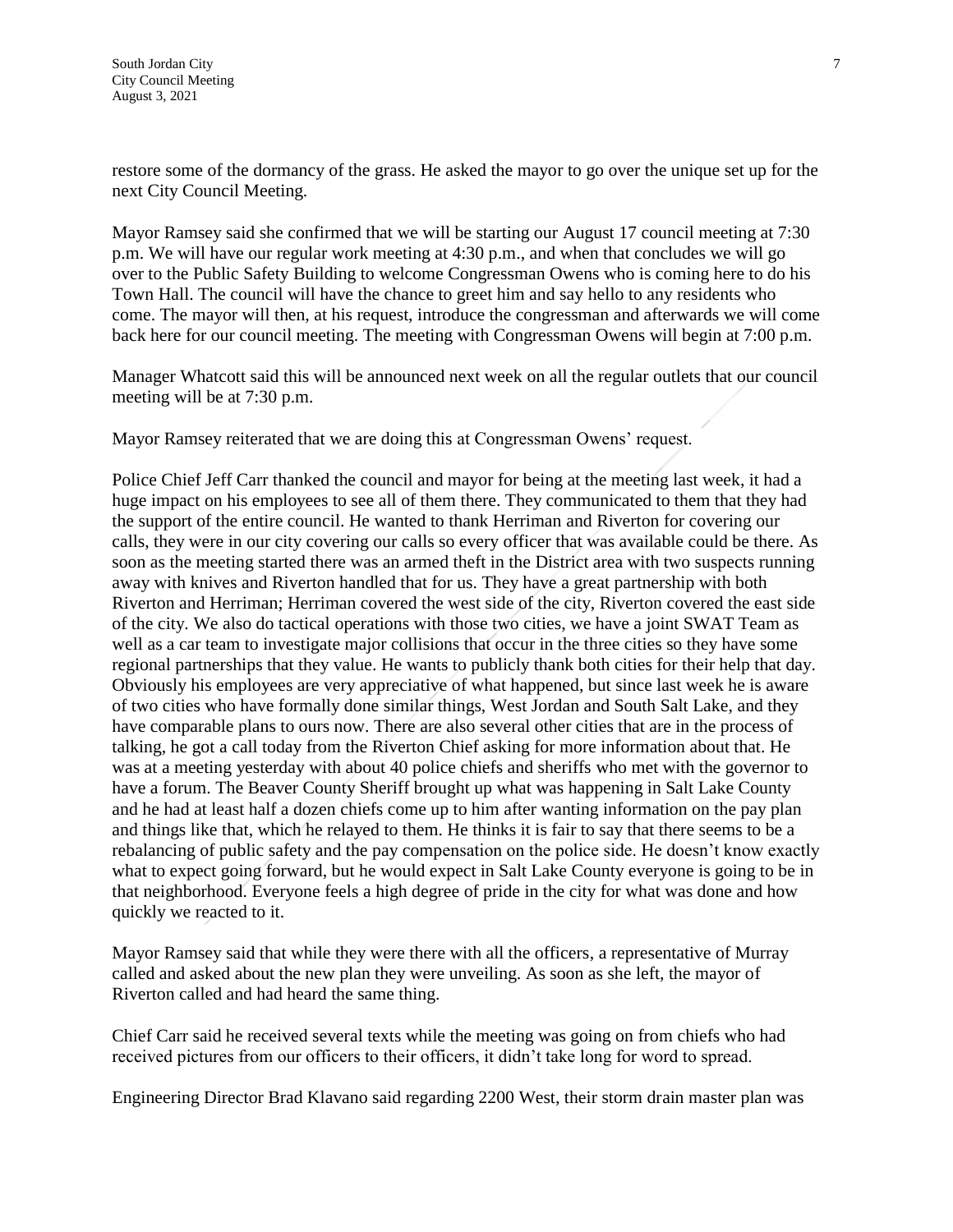updated and it was determined that we needed to run a new line in 2200 West from 9800 South down to the canal. They want to get that done prior to overlaying the road, so they are going to wrap that up the weekend of August 14 and the 15, but to do that they will have to close the intersection at 9800 South and 2200 West for Saturday and Sunday. They are hoping it won't take the full two days, but he will get the Variable Message Signs (VMS) out and will have the detour signs up. It will affect traffic mostly on Saturday, but Sunday traffic is usually fairly light. The plan is to overlay the road completely around the first of September and should be done with the overlay prior to SummerFest and the parade.

Mayor Ramsey asked how far South down 2200 West this goes.

Director Klavano said it goes all the way from 11400 South to West Jordan, it is just finishing all the pieces of curb, gutter and sidewalk that we are missing. The overlay will go from 11400 South to 10400 South. We did the section from 10400 South to 9800 South last year, and then it will go from 9800 South up to West Jordan. It will be a basically brand new street with curb, gutter and sidewalk. They couldn't get the park strip in the federal aid bid, however we have money and they are working on that separately to bid out this winter and install the park strip in the spring and it will be done with the water wise rules per our code. Street light bases were part of the project and the conduits, but the lights themselves were not; he is working with Director Rasmussen and his crew with some funding there and those street lights should be up and running by November.

Mayor Ramsey said she asked because of all the high school students who park along 2200 West. Jordan District also just announced that Bingham will be starting virtually the first two weeks because they are still under construction; this gives us two more weeks before students are parking along there.

Director Klavano said the students don't really start parking near this area until the school year goes on and the sophomores get their licenses and they can't get permits in the parking lot. The other issue he wanted to discuss was that UDOT held some meetings for the environmental on 9800 South and Bangerter last week on Zoom and in person at Elk Ridge Elementary. He was able to attend the meeting at Elk Ridge and tried to stay anonymous as a city employee but it didn't last long. He expects the mayor and Council Member Marlor will start getting calls soon. Most of the people who live along or back up to 9800 South are against an actual interchange or connection there; they would like to see it go like 11800 South. City staff, himself and Manager Whatcott have talked and done a traffic analysis before UDOT even got involved and now UDOT is doing the same thing. It really creates a lot of traffic issues to other streets when they don't have that as an interchange. He feels strongly that it needs to be an interchange for traffic circulation, connectivity, and even if it's taken away their modeling only shows it drops the traffic 10%. If you leave it as an interchange, by 2050 it increases 10%; it doesn't really change a lot either way as far as 9800 South goes. It does however put additional traffic on 3200 West and 4000 West because they have to get off on 10400 South or 9000 South and then come back and get on 9800 South. We are a long, linear city and to only have two connections to Bangerter Highway would, in his opinion, be a huge mistake. We already only have two to I-15 which is a problem. UDOT has told him they will hold to the interchange even though all the negative stuff has come up, but it is going to be a lot of ugly press. They just want to make sure that the city and city council are really behind that and they will go forward. If anyone has other input or ideas he would like to know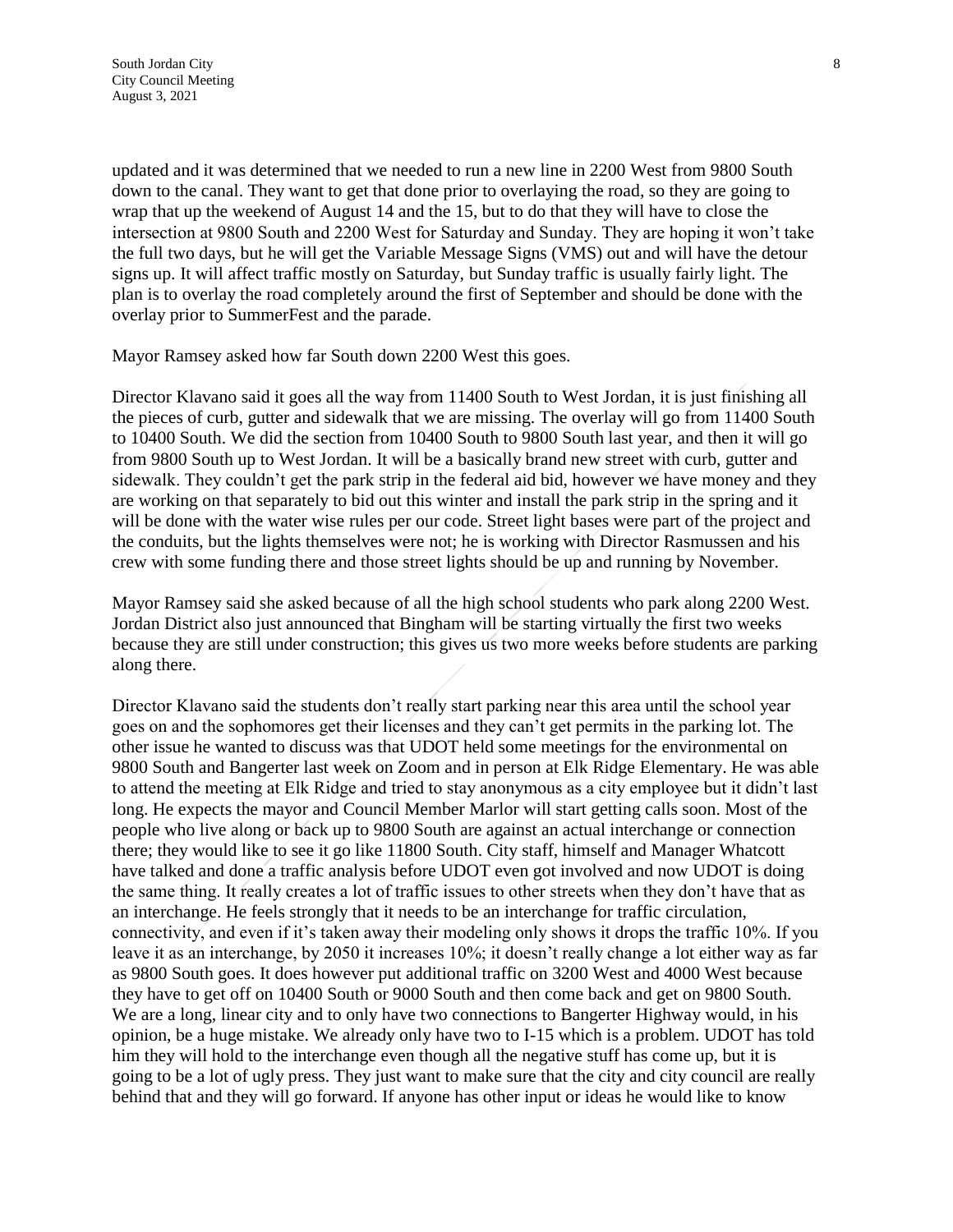now before he keeps relaying that information to UDOT that they are really behind an interchange here.

Council Member Shelton said he has already had a phone call.

Director Klavano said it is amazing how many people drop and pick up kids out of Elk Ridge and jump on Bangerter, which would be a huge deal taking that away.

Council Member Marlor is already getting phone calls but he expected them.

Director Klavano said they are meeting with the school district quite often on the pedestrian bridge because if they re-do the pedestrian bridge and take Bangerter over, they will have to move that bridge really far north or south to get the road back down. The elementary school boundaries on the west side of Bangerter are north of 9800 South, so really the only option would be to move it north; however, they move it that far north and no kids are really going to use it and we are going to spend \$5 million dollars for a structure that really won't be used. They are looking at an option called a "tight diamond" which brings them in and stops them at a signal, to him it would be really easy to cross them there with crossing guards and the state would fund them forever. He knows a lot of the parents are saying there is a bridge now so they want one back, but the problem is they can't put the bridge right back where it was.

Mayor Ramsey asked for him to address again for those listening why 9800 South can't go under.

Director Klavano said the problem is that the Jordan Aqueduct hugs Bangerter there. To the south it diverges just past 10200 South and goes through the Walmart and Costco parking lots, this is why at 11400 South and 10400 South we could go under because the aqueduct isn't there. When they build the retaining walls down they do walls that go back about 80 feet and puncturing that nail through the pipe is a problem. They would either have to shift Bangerter really far west and take out part of the school, which people have said would be better to do, or they have to move the aqueduct which means they have to buy a lot of homes to move it further to the east. They are looking at the option and will come up with some rough costs, but despite people saying money shouldn't be an option, the reality is that it is in everything that we do. We also have our own waterlines and sewer lines that he doesn't know where they would be relocated. With 10400 South they found a way to do it next to Walmart and on 11400 South there weren't any lines going through there.

Council Member Zander said Director Klavano mentioned it will have to go over, however at 12600 South they did a modified half over and under and she was wondering if we could do something like that.

Director Klavano said the costs of that are higher, Riverton did have to pay some of the cost for that because they are lowering utilities and other things, and his opinion is they gained nothing out of it. They still have the bridge and it's really complicated to construct that way.

Council Member Zander asked if we will be at a height similar to 7800 South.